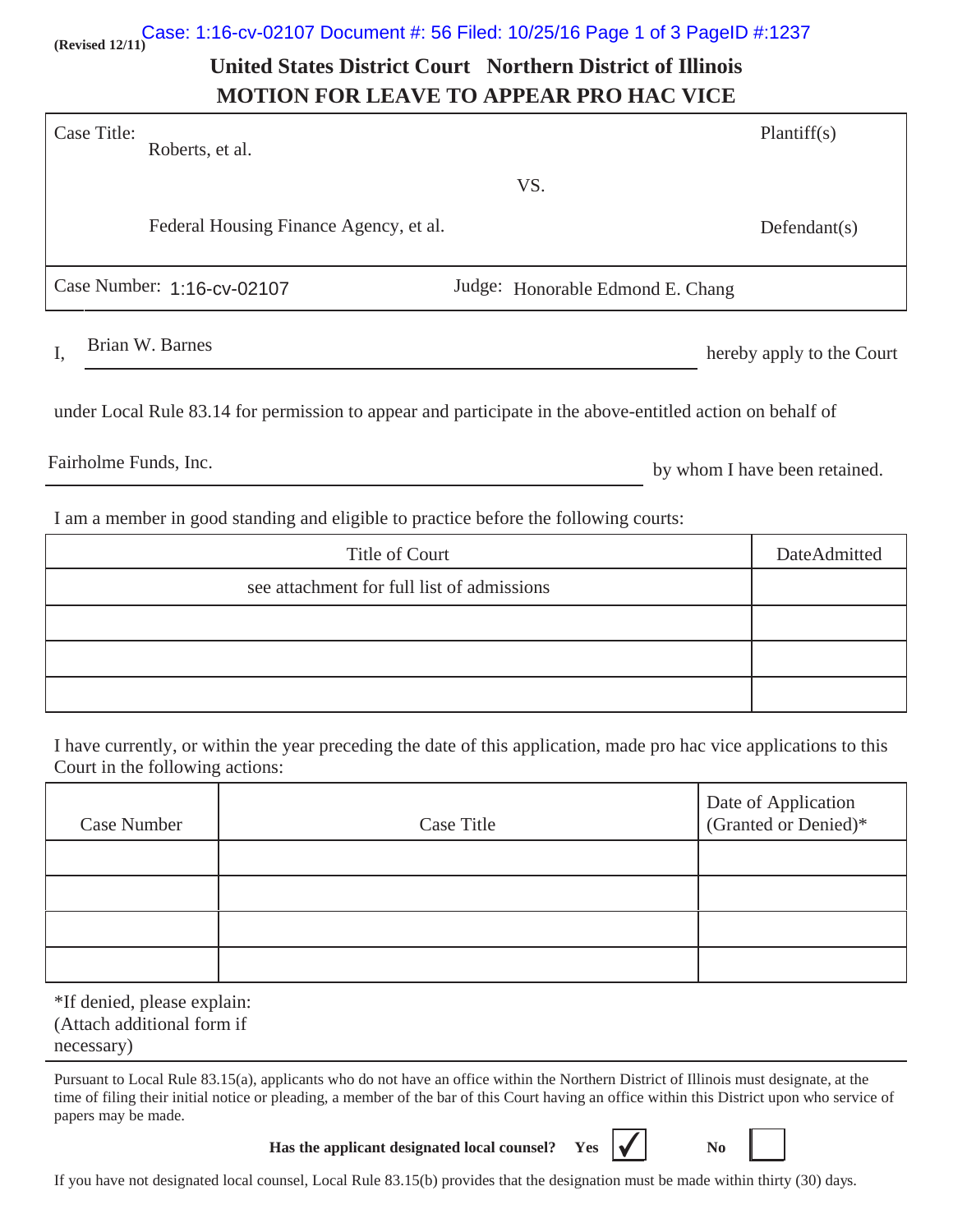### Has the applic Case: 1:16-cv-02107 Document #: 56 Filed: 10/25/16 Page 2 of 3 PageID #:1238

| Thas the applicant ever been.                                                                             |     |                        |
|-----------------------------------------------------------------------------------------------------------|-----|------------------------|
| censured, suspended, disbarred, or otherwise disciplined by any court?                                    | Yes | $\mathbf{N}\mathbf{o}$ |
| or is the applicant currently the subject of an investigation of the<br>applicant's professional conduct? | Yes | $\bf{No}$              |
| transferred to inactive status, voluntarily withdrawn, or resigned from the<br>bar of any court?          | Yes | $\bf No$               |
| denied admission to the bar of any court?                                                                 | Yes | N <sub>0</sub>         |
| held in contempt of court?                                                                                | Yes | N <sub>0</sub>         |

NOTE: If the answer to *any* of the above questions is yes, please attach a brief description of the incident(s) and the applicant's current status before any court, or any agency thereof, where disciplinary sanctions were imposed, or where an investigation or investigations of the applicant's conduct may have been instituted.

I have read the Rules of Professional Conduct for the Northern District of Illinois and the Standards for Professional Conduct within the Seventh Federal Judicial Circuit, and will faithfully adhere to them. I declare under penalty of perjury that the foregoing is true and correct.

 $10/25/2016$  S/ Brian W. Barnes

| Date                       | Electronic Signature of Applicant                        |                      |                                   |                                   |                           |
|----------------------------|----------------------------------------------------------|----------------------|-----------------------------------|-----------------------------------|---------------------------|
| Applicant's Name           | <b>Last Name</b><br><b>Barnes</b>                        |                      | <b>First Name</b><br><b>Brian</b> |                                   | Middle Name/Initial<br>W. |
| Applicant's Law Firm       | Cooper & Kirk, PLLC                                      |                      |                                   |                                   |                           |
| <b>Applicant's Address</b> | <b>Street Address</b><br>1523 New Hampshire Avenue, N.W. |                      |                                   | Room/Suite Number                 |                           |
|                            | City<br>Washington                                       | <b>State</b><br>D.C. | <b>ZIP</b> Code<br>20036          | Work Phone Number<br>202-220-9600 |                           |

**(The pro hac vice admission fee is \$100.00 for cases filed before February 1, 2001, and \$50.00 for cases filed on or after that date, and shall be paid to the Clerk. No admission under Rule 83.14 is effective until such time as the fee has been paid.)**

**NOTE:** Attorneys seeking to appear pro hac vice may wish to consider filing a petition for admission to the general bar of this Court. The fee for admission to the General Bar is \$176.00 The fee for pro hac vice admission is \$100.00 for cases filed before February 1, 2001, and \$50.00 for cases filed after that date. Admission to the general bar permits an attorney to practice before this Court. Pro hac vice admission entitles an attorney to appear in a particular case only. Application for such admission must be made in each case; and the admission fee must be paid in each case.